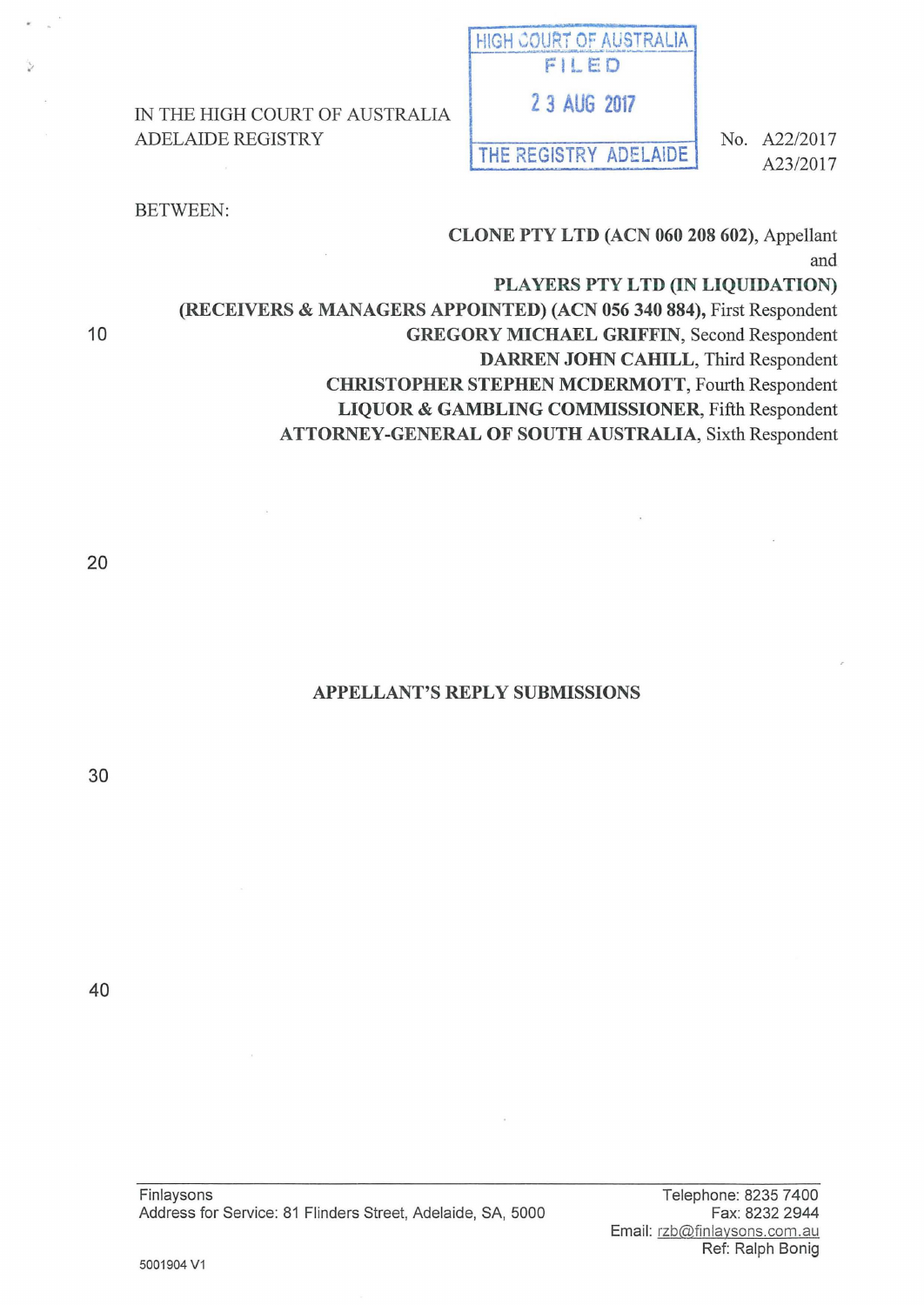# Part I:

1. I certify that this submission is in a form suitable for publication on the intemet.

#### Part II: Issues on **appeal**

2. At [4] to [6] of the First to Fourth Respondent's (respondents) submissions ([R]), the respondents advance submissions regarding the nature of the case advanced below as to the invocation of the equitable jurisdiction. The appellant responds as follows. *First,*  **10** the respondents (applicants at trial) never alleged fraud, but instead confined their case to *Quade*<sup>1</sup> type "malpractice".<sup>2</sup> The appellant by its points of defence denied that *Quade* principles applied upon an application to set aside a perfected judgment<sup>3</sup> and further denied that the pleaded allegations of "malpractice" conferred jurisdiction in equity to set aside a perfected judgment.<sup>4</sup> The respondents prosecuted their case assuming the risk that something less than fraud would suffice. *Secondly,* findings of fraud could not have been made at trial regardless of any concession made by the appellant because fraud was not alleged.<sup>5</sup> *Thirdly*, the trial itself was conducted on the basis that fraud was in fact required, the appellant having opened its case in that way.<sup>6</sup> Fourthly, while the appellant ultimately made the concession that *Quade* principles applied,<sup>7</sup> the 20 appellant was permitted to advance the case on appeal that the principles in *Monroe Schneider, <sup>8</sup>*as endorsed in *SZFDE,9* set out the test, because Blue J was satisfied that the respondents would not have run their case differently at trial. <sup>10</sup>*Fifthly,* the Attorney submitted that the power of the Court to set aside a perfected judgment is limited to cases of fraud or conduct analogous to fraud, and maintained that position throughout the trial and on appeal. <sup>11</sup>*Sixthly,* the trial judge was required to consider whether *Quade*  set out the relevant test so as to address the Attorney's arguments, and held that the *Quade* test applied.<sup>12</sup> *Seventhly*, the trial judge found it necessary in any event to consider the *degree of culpability* involved in the alleged "malpractice". <sup>13</sup>

30 3. At R[8] the respondents submit that the appellant cannot attack the findings below on the basis of insufficient fmdings as to the materiality of the "fresh" evidence because of the concession during the course of trial that *Quade* principles applied. 14 Blue and Stanley JJ expressly rejected an argument that the appellant was precluded by the concession from advancing this argument on appeal. 15 Each were affirmatively satisfied that the respondent would not have run its case differently at trial. 16 Moreover, the submission is wrong insofar as it suggests that the trial judge's finding as to materiality rose no higher than a "real possibility"<sup>17</sup> because of the manner in which the case was

<sup>&</sup>lt;sup>1</sup> *Commonwealth Bank of Australia v Quade* (1991) 178 CLR 134.<br><sup>2</sup> Points of Claim at [59A].<br><sup>3</sup> Points of Defence at [27.2].

*<sup>4</sup>* Points of Defence at [27.3], [29].

<sup>&</sup>lt;sup>6</sup> The appellant's Written Opening at [13], [52], [59], [62]. Eg., at [59]: "Clone submits that the Court's jurisdiction to set aside this perfected judgment is thereby confined to the equitable jurisdiction to impeach f

<sup>&</sup>lt;sup>7</sup> Clone Pty Ltd v Players Pty Ltd (2016) 127 SASR 1 (Appeal Judgment) at [307].<br><sup>8</sup> Monroe Schneider Associates (Inc) v No 1 Raberem Pty Ltd (No 2) (1992) 37 FCR 234.<br><sup>9</sup> SZFDE v Minister for Immigration and Citizenship

<sup>12</sup> Primary Judgment at  $[85] - [87]$ .<br>
13 Primary Judgment at  $[85] - [87]$ .<br>
13 Primary Judgment at  $[11(1)], [13(2)], [89], [180]$ .<br>
14 *Clone Pty Ltd v Players Pty Ltd* (2016) 127 SASR 1 (Appeal Judgment) at [307].<br>
<sup>15</sup> Appeal Ju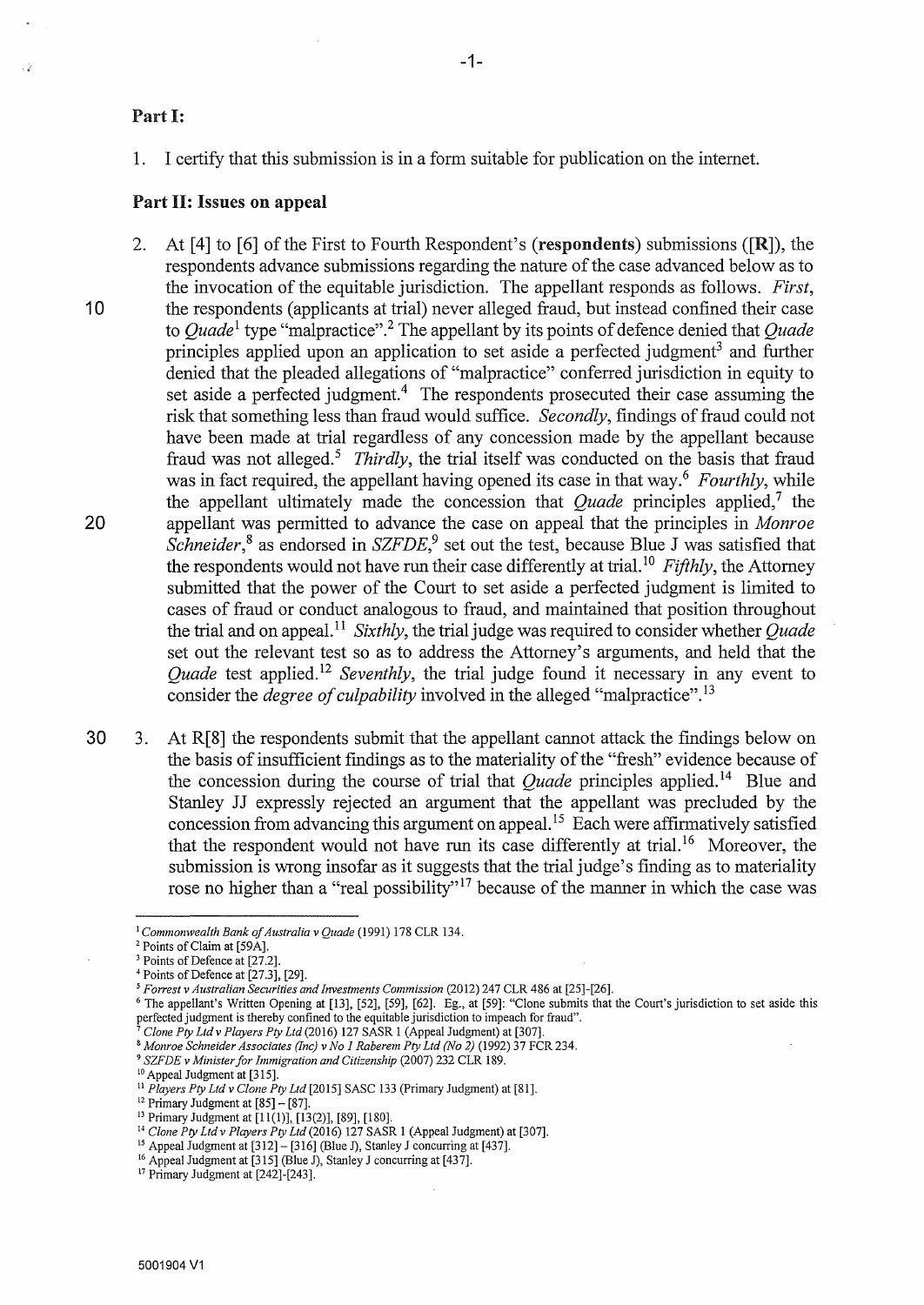conducted. In relation to the question of materiality, the trial judge considered the *extent*  of any likelihood that the result would have been different if the non-disclosed material had been available.<sup>18</sup> The trial judge concluded that doubts remained as to the The trial judge concluded that doubts remained as to the provenance of the third copy agreement<sup>19</sup> and all that could be said is that the availability of the third copy agreement "*may* have tipped the balance".<sup>20</sup>

# Part IV: Respondents' argument: Issue 1

- 4. At R[20], the respondents mischaracterise the findings of the Full Court. At [20(a)], it 10 is submitted that the Full Court found that the appellant conducted its case "with the ostensible purpose" of conveying to Vanstone J that all copies that could be found were before the Court. In context, it is a submission that the appellant's senior counsel engaged in intentional conduct that was designed to mislead the Court. Not only was such a finding not made, Blue J made explicit that he made this observation in the context of addressing the objective question of whether the Court was misled and not whether counsel intended to do so.<sup>21</sup> Moreover, the relevant calls were made at a time before the third copy agreement had been located<sup>22</sup> and thus could not have been made with any intention to mislead. Likewise, the findings that are addressed at R[20(b)] and [21] relate to an objective characterisation of the appellant's case as presented at trial, 20 divorced from any finding as to senior counsel's intention to convey such matters to the Court.
- 5. At R[22] the respondents emphasise a remark made by Stanley J which juxtaposes a submission made by senior counsel to the Full Court with the observation that this was "while [he was] simultaneously concealing" the existence of a further copy of the agreement.<sup>23</sup> First, insofar as this submission is intended to convey that senior counsel intended to mislead the Court, the immediately preceding observation of Stanley J ("the submission ... is objectively misleading" $)^{24}$  makes explicit that Stanley J was not addressing any question of counsel's state of mind, but only the objective question of 30 whether the Court was in fact misled. *Secondly,* insofar as the respondent seeks to fasten upon the notion of"concealment", as though a separate fmding of misconduct, that issue was not otherwise addressed by Stanley J. It was clearly not intended to stand as a separate finding of fact.
- 6. At R[24] the respondents address the manner in which the case was advanced below. The appellant's response is addressed at [3] above. Moreover, the trial judge found it necessary to consider the degree of culpability involved in the alleged "malpractice",<sup>25</sup> and made detailed fmdings of fact, including that the failure to make discovery was unintentional.<sup>26</sup> It is thus expedient in the interests of justice that the question should 40 be argued and decided. $27$

 $\ddot{\phantom{a}}$ 

<sup>&</sup>lt;sup>18</sup> Primary Judgment at [11(3)], [13(3)], [242].<br><sup>19</sup> Primary Judgment at [237].<br><sup>20</sup> Primary Judgment at [243].<br><sup>21</sup> Appeal Judgment at [245] and fi 96.<br><sup>21</sup> The appellant closed its case on 6 April 2005. The first indi

<sup>&</sup>lt;sup>23</sup> Appeal Judgment at [434] (Stanley J).<br>
<sup>24</sup> Appeal Judgment at [434] (Stanley J).<br>
<sup>25</sup> Primary Judgment at [11(1)], [13(2)], [89], [180].<br>
<sup>26</sup> Appeal Judgment at [186] (Blue J).<br>
<sup>27</sup> O'Brien v Komesaroff (1982) 15 *Gundowda Pty Ltd* (1950) 81 CLR 418 at 438; *Green v Sommerville* (1979) 141 CLR 594 at 607-8.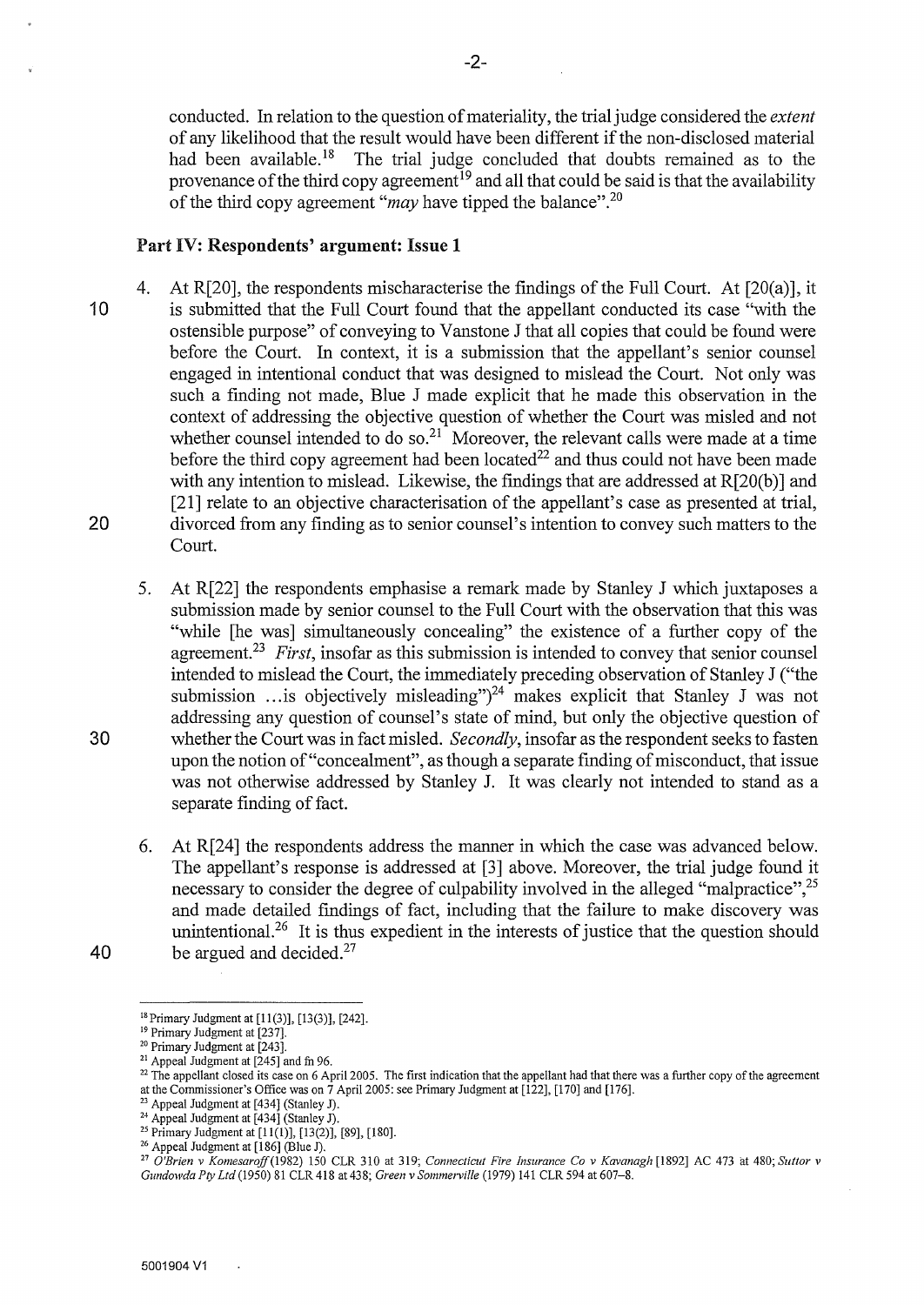- 7. At R[25]-[27] the respondents submit that the trial judge's findings regarding discovery were "sufficient to amount to fraud".
	- 7.1. *First*, fraud must be pleaded distinctly and with particularity<sup>28</sup> and clearly proved.<sup>29</sup> No finding of fraud has been made. It cannot now be found.
- 7.2. *Secondly*, it was never put to Mr McNamara QC that he had acted dishonestly.<sup>30</sup> The trial judge held that he was sufficiently challenged in cross examination to enable a submission by the respondent that Mr McNamara QC engaged in further 10 malpractice by misleading the Court,  $31$  a contention that was ultimately rejected by the trial judge. $32$  However, a submission that senior counsel's conduct was sufficient to amount to fraud for the purpose of common law deceit should not be entertained where no suggestion of dishonesty was ever put to  $\lim_{n \to \infty} 33$  That principle applies in the same manner to an allegation of reckless indifference. 34
- 7.3. *Thirdly,* for conduct sufficient for the purpose of common law deceit it must be established that the relevant actor had no honest belief in the truth of the representation in the sense in which the representor intended it to be understood.35 In *Forrest* it was emphasised that a false statement "made through carelessness and 20 without reasonable grounds for believing it to be true, may be evidence of fraud but does not necessarily amount to fraud". Being reckless or indifferent as to the truth of something describes a state of mind or consciousness.36 The fact of that indifference is the basis for the conclusion as to the absence of any real belief, which is a finding as to the relevant person's state of mind.<sup>37</sup> The findings of the trial judge are concerned with an objective assessment of the legal team's conduct as careless and unreasonable, to the extent of recklessness. In accordance with the statement in *Forrest* referred to above, those objective considerations could comprise evidence of the legal.team not caring as to the discoverability of the third copy agreement, but are not determinative of the question of"recklessness" insofar 30 as it is intended to convey fraud. Neither the trial judge nor the Full Court gave any consideration to the question of whether the legal team was consciously indifferent to the discoverability. The truthfulness of the evidence of each of the practitioners was accepted by the trial judge.<sup>38</sup> In no sense were the findings regarding discovery "sufficient to amount to fraud".
	- 8. At R[28] it is submitted that given the way that the appellant conducted its case below it was not necessary for the Full Court to make findings that the "misleading" conduct was intentional or reckless. That is wrong. Not only did the legal test demand it, the appellant submitted both at trial and on appeal that intention, or at least recklessness,

<sup>&</sup>lt;sup>28</sup> Forrest v Australian Securities and Investments Commission (2012) 247 CLR 486 at [25]-[26].<br><sup>29</sup> Neat Holdings Pyt Ltd v Karajan Holdings Pty Ltd (1992) 67 ALJR 170 at 170-171.<br><sup>30</sup> Primary Judgment at [235].<br><sup>31</sup> Pr

<sup>&</sup>lt;sup>34</sup> Prepaid Services Pty Ltd v Atradius Credit Insurance NV (2013) 302 ALR 732 at [55]<br><sup>35</sup> John McGrath Motors v Applebee (1964) 110 CLR 656 at 659–60; *Krakowski v Eurolynx Properties Ltd* (1995) 183 CLR 563 at 578–<br>9;

<sup>&</sup>lt;sup>36</sup> Angus v Clifford [1891] 2 Ch 449 at 471; Le Lievre v Gould [1893] 1 QB 491 at 500-1; Banditt v R (2005) 224 CLR 262 at [2]; Fidock <sup>v</sup>*Legal Profession Complaints Committee* [2013] WASCA 108 at [93]-[97]. 37 *Bandit!* v *R* (2005) 224 CLR 262 at [2]. 38 Primary Judgment at [183].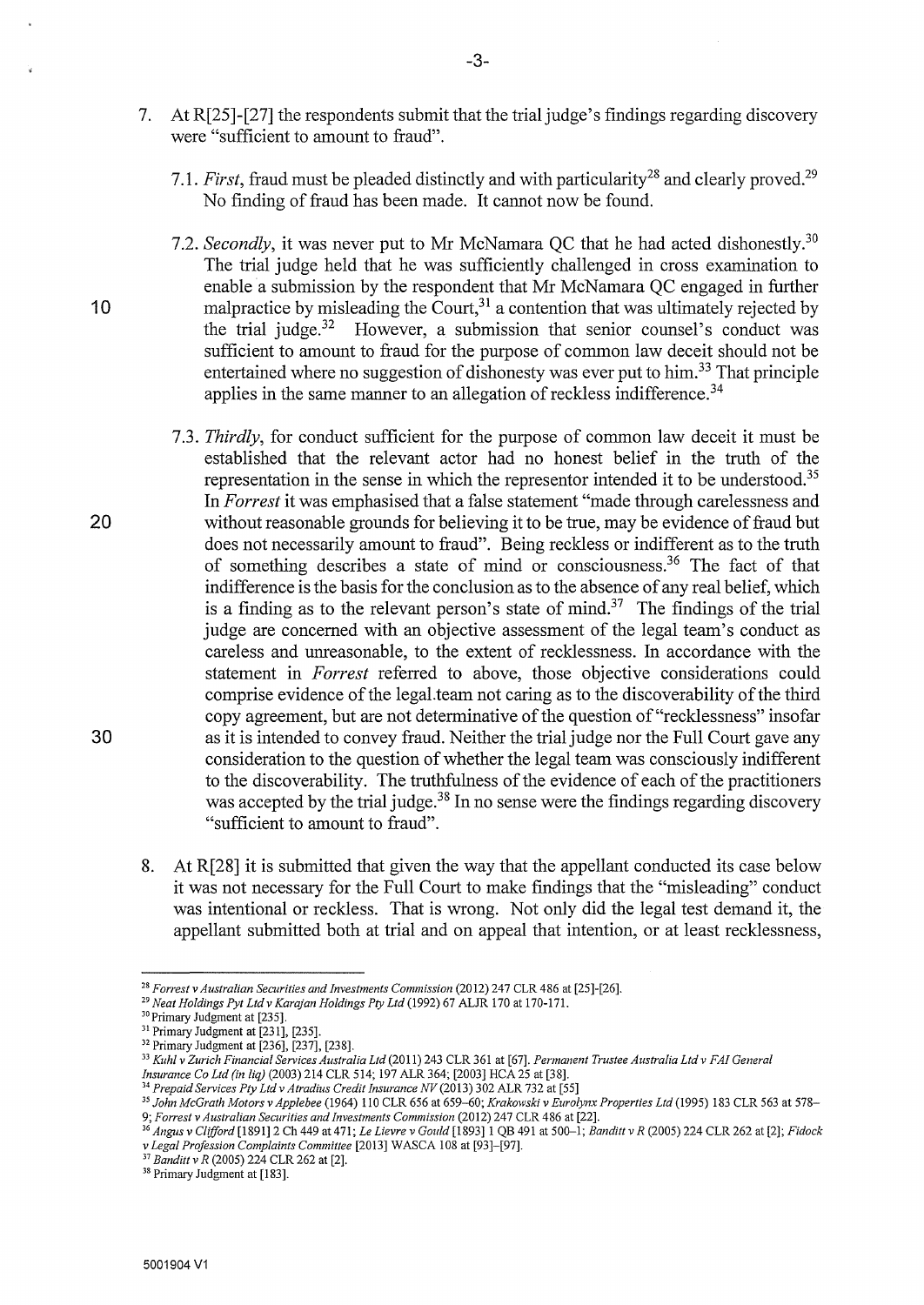was required.<sup>39</sup> Moreover, the respondents submit that the Full Court would have made such findings if so called upon. That submission ignores the fact that the trial judge had positively rejected the contention that senior counsel had misled the Court outside of the discovery failure,<sup>40</sup> much less misled the Court intentionally.

- 9. At R[30] the respondents cite Stanley J at [440] for the scope of the equitable jurisdiction. There, Stanley J refers to language used in a multitude of contexts, including statutory appeals. It is not a correct, or indeed considered, assessment of the equitable jurisdiction by Stanley J. The respondents also submit that the jurisdiction 10 extends to equitable fraud. The authorities later cited for that proposition do not support it.
	- 10. At R[32] the respondents seemingly submit that, first, "surprise" forms part of the equitable jurisdiction, secondly, "surprise comprised malpractice" and, thirdly, impliedly, that the findings of malpractice are sufficient to enliven the equitable jurisdiction to set aside a perfected judgment for surprise. It is unsettled whether any such jurisdiction still survives.<sup>41</sup> A case of "surprise" has never been advanced. No notice of contention has been filed. It is not now open to the respondents advance such a case.
- 11. At R[36] the respondents cite *Brooke v Lord Mostyn*<sup>42</sup> for the proposition that the withholding of information amounts to fraud permitting a Court of Equity to set aside a compromise made with the sanction of an order of the court. The Court approved an arrangement amounting to a compromise with an infant, which was grounded on the supposed insufficiency of real estate to pay the infant's legacy. However, a document casting doubt upon the adequacy of the valuation evidence was not before the Court. The setting aside of the compromise was in the exclusive equitable jurisdiction: the jurisdiction there being considered was the supervisory jurisdiction over trustees.<sup>43</sup> The question posed by Lord Justice Turner was whether representations were made to 30 persons acting on behalf of the infant, *or to the Court,* that were untrue, unfair or dishonest.<sup>44</sup> The nature of the supervisory jurisdiction required the Court to form a view as to whether the compromise was for the benefit of the infant, but the non-disclosure of materials affected the Court's capacity to reach such a view. The nature of the supervisory jurisdiction over trustees is distinguishable from the power to set aside a perfected judgment in *inter partes* litigation.
- 12. At R[37] the respondents refer to the obiter observations of Lord Coleridge CJ in *Ex parte Cockerell<sup>45</sup>* for the reference to "suppression of information which it was essential that the Court should have" as a basis for setting aside an order. As the judgment of 40 Lindley J makes clear (at 40), that observation was in reference to an *ex parte*  application.

20

<sup>&</sup>lt;sup>39</sup> See Notice of Appeal at [3.1], [4.2] in the context of the two species of "malpractice" found by the trial judge. The question of "malpractice" by misleading of the Court arose on a Notice of Alternative Contention filed by the respondents. See also T958.23 at trial.<br>
<sup>40</sup> Primary Judgment at [236], [238], [239].<br>
<sup>41</sup> Monroe Schneider v No 1 Rabere